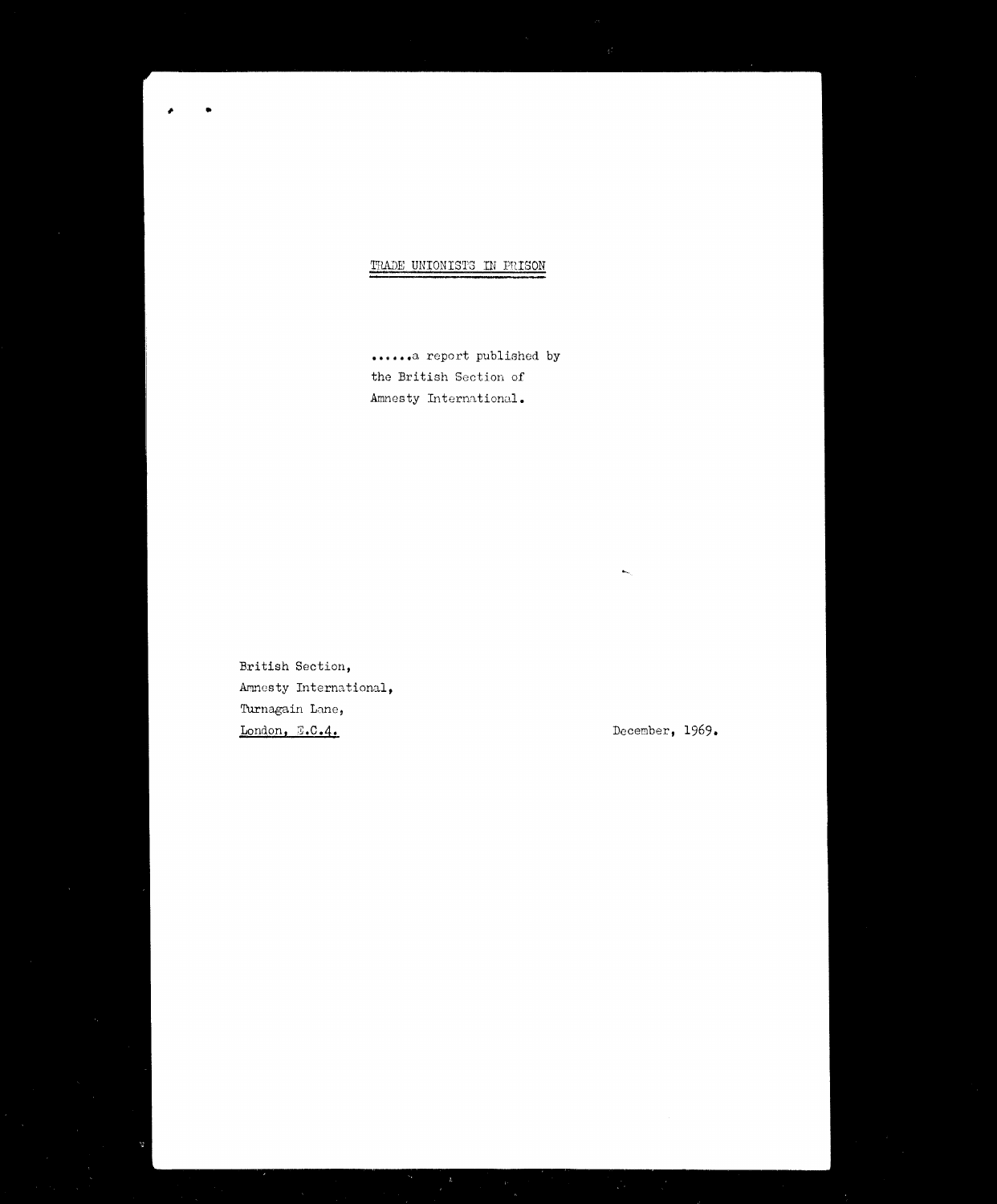# Trade Union Report

## The World Situation

 $\ddot{\phantom{1}}$ 

In different parts of the world the label "trade union" means different things. There are really three basic levels:

(1) The level as known in Britain, the United States and most European countries at which trade unions are free to take industrial action, to appoint their own officials, and are independent of government.

(2) The level at which trade unions exist, but are heavily controlled by the government. This applies to many countries throughout the world. In Europe, such countries as Spain and Portugal have trade unions which are "recognised" by the government, and all other activity then becomes illegal. Strikes are illegal, and leading officials are appointed by the government concerned and not elected by the membership.

(3) The level which exists in most Eastern European countries where the workers and government are regarded as one. There are then only official trade unions. Strikes are again illegal, but leaders are elected. The result is that there can be no trade union activity as the West would know it. In practice this makes categories (2) and (3) much the same.

## Result

Because of these last two categories, there are thousands of trade unionists in prison throughout the world for trade union activities. On the whole, they are serving sentences for activities which trade unionists  $-$  and government - in Britain and elsewhere would regard as normal and part of a trade unions function. These activities include strikes, forming unions,

demonstradion, or merely meeting trade unionists from outside the country.

In South America some trade unionists are serving sentences of 20 years simply for trying to organise a strike that would be regarded as legitimate in Britain. In Indonesia thousands of trade unionists are in prison because they are associated with left-wing politics. After the 1965 coup, all unions were considered to be tied to the "left", and therefore regarded as bad scourity risks. In Spain trade unionists are convicted of illegal activities, and only the official government-controlled union is recognised and allowed to negotiate.

Armesty International is concerned about the situation in which such trade unionists can be imprisoned, and has adopted many of them as "prisoners of conscience". This year Sean MacBride, Chairman of Armesty International, called for a special effort to gain the release of these thousands of trade unionists:

"It occured to me that on this 50th Anniversary of the International Labour Office, the International Council Meeting of Annesty International might consider giving special attention to the thousands of trade unionists who are languishing in prisons for upholding the right to freedom of

association and the principles of I.L.O."

This report is intended not as a comprehensive survey of the world situation, but to outline the attitude of governments throughout to trade unions and the broad categories into which these attitudes come. In order to do this, a number of "black spots" are highlighted: these are countries in which trade unionists are having a particularly heavy struggle and in which many are imprisoned for their activities. Since Annesty International has no political axe to grind, these countries cover the spectrum of political power and party. Amnesty's one concern is that attention should be drawn to the lack of the basic freedoms which result in such imprisonments, and to those individuals who are languishing in prison, often forgotten, oven by the government which first put then there.

more follows.....

 $\label{eq:2.1} \mathcal{L}_{\text{max}}(\mathbf{r}) = \mathcal{L}_{\text{max}}(\mathbf{r}) = \mathcal{L}_{\text{max}}(\mathbf{r}) = \mathcal{L}_{\text{max}}(\mathbf{r}) = \mathcal{L}_{\text{max}}(\mathbf{r}) = \mathcal{L}_{\text{max}}(\mathbf{r}) = \mathcal{L}_{\text{max}}(\mathbf{r}) = \mathcal{L}_{\text{max}}(\mathbf{r}) = \mathcal{L}_{\text{max}}(\mathbf{r}) = \mathcal{L}_{\text{max}}(\mathbf{r}) = \mathcal{L}_{\text{max}}(\mathbf{r}) = \mathcal{L}_{\text{max}}(\math$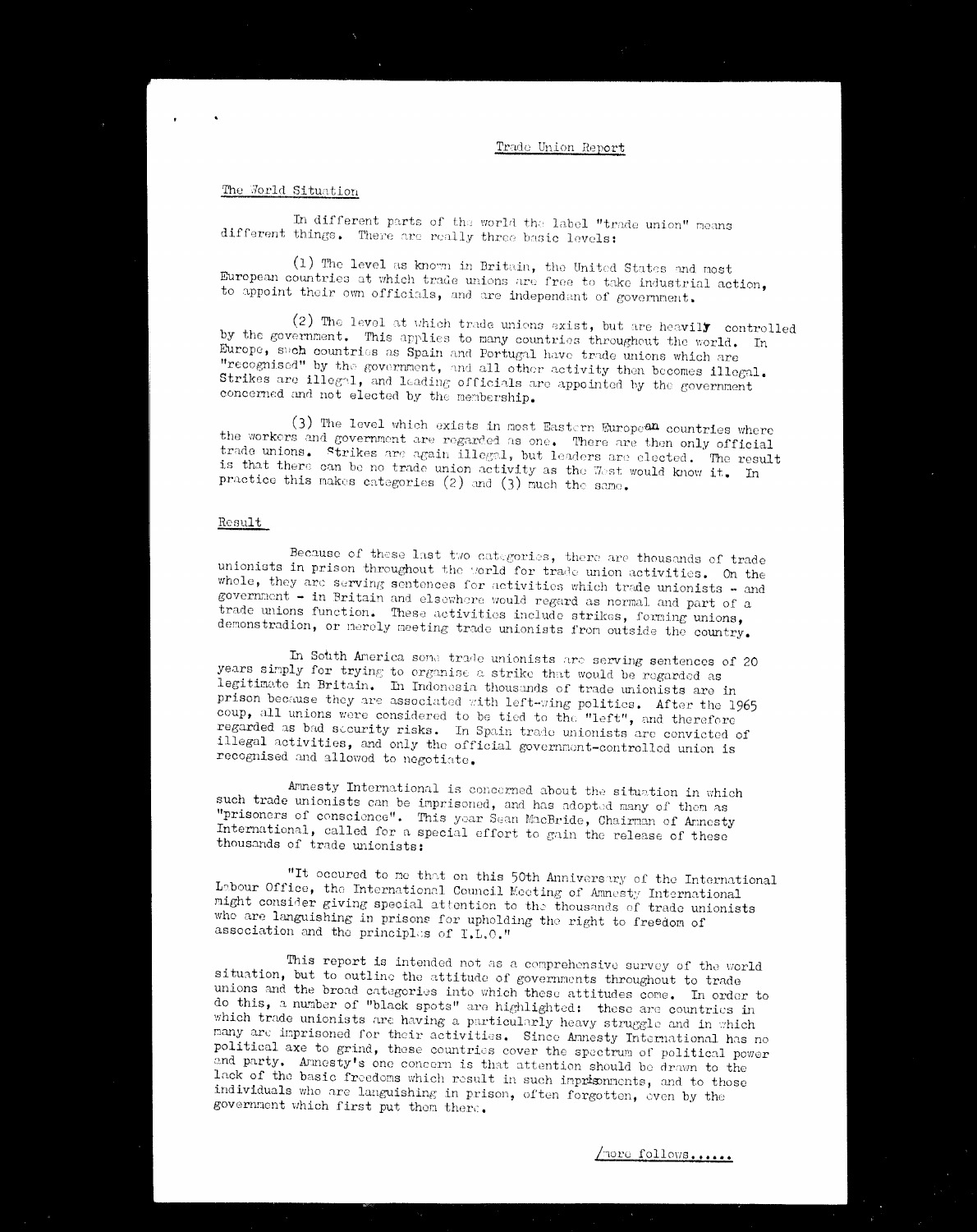## Trade Union Report.........

There is little doubt that if Britain looked upon its trade unions as some countries listed here people like Frank Counsins, Victor Feather, George Woodcock and many other notable British trade unionists would have spent many years in prison and might still be there today,

#### EUROPE

The relationship between trade unions and governments in Europe covers a wide range. So does the definition of a trade union. In Britain,

France, the Scandinavian countries, Germany, Holland and Belgium, the trade union pattern is of the "free" type. Unions are not controlled by the governments, and there is the freedom to take industrial action. In Spain and Portugal, the trade unions are government centrolled and have no freedom of industrial action. In the U.S.S.R. there are trade unions, but their ethos is such that they are almost unrecognisable as trade unions in the definition given to them in Britain and elsewhere. The Russian trade unions are more workers' association, with no powers of industrial action. In many ways, they can only be defined as welfare agencies which care for the leisure and social conditions of the workers.

#### SPAIN

There are hundreds of trade unionists in Spunish prisons for activities which would be considered normal in countries where trade unionism is accepted. On the surface, there have been changes in the governmental attitude to trade unions over the past year, but on examination these prove to make very little difference to the situation which has existed since the Civil Var. The present state of trade unionism in Spain can only be seen against its strange historical background.

Historically, the Spanish trade union novement was always divided even prior to the Civil War. There were two main organisations: the U.G.T. and the  $C.M.T.$  The  $U_{\bullet}G_{\bullet}T_{\bullet}$  was the industrial wing of the socialist political movement. The  $C.M.T.$  was connected in a similar way with the anarchist movement. On the whole, they were both trade unionists of class struggle and protest.

After the end of the Civil Jar, the Spanish I.C.P.T.U. affiliates were banned and sont into exile. Still affiliated today, they have functioned from France maintaining clandestine neubership and activity within Spain.

Since 1957 a new indigenous neverient, the Conisiones Obreras, sprang into activity inside Spain in opposition to the State's Nationalist Syndical Movement. Their ain is purely syndicalist, their membership is drawn from a wide spectrum of political opinion and in this way political debate, with possible resulting fragmentation into different political factions, are held at bay in a country where only one political party is permitted, and where the opposition has so often foundered on different ideologies.

The detained, and there are many, come from both these Groups of aligned workers. They are detained and charged for infringements of the Penal Code, infringements which in many other countries would constitute Trade Union rights. These mens activities ust be understood against the legal framework of the Spanish Sindicatos.

The principles determining the theology, structure and organisation of the vertical syndicates - The Spanish Sindicates - are set forth in Chapter 13 of the Fuero del Trabajo of 1938 which was almost entirely based on the Labour Charter of Netionalist Socialist Germany. They are based on the philosophical concept that as both employers and employees are engaged in the same enterprise of production, then they are both "on the same side". In practice this means that both employer and employed are in the same union, that officials are appointed from the top downwards, and that only on the shop floor and this only since 1967, are representatives elected; that industrial strikes are illegal as are meetings of workpeople in any other association.

/nore follows........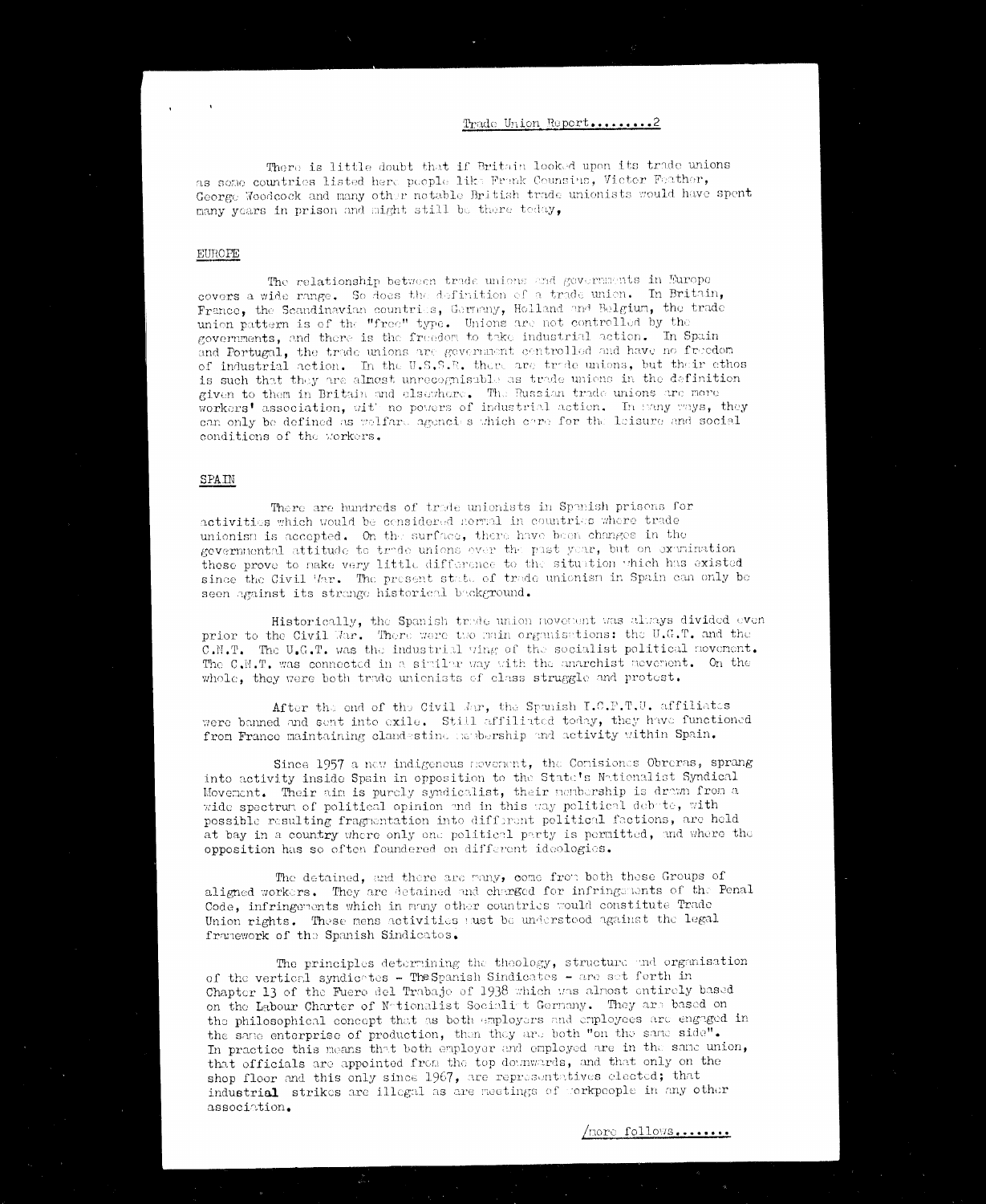## Trade Union Report........3

Pressure both from within the country as well as from international bodies have made the Spanish authorities promise a new syndicalist law and has led to an invitation to I.L.C. to extrine the present system. The I.L.O. report is emphatic in recorrending nore liberal Trade Union rights and the innedicte granting of freedom to all imprisoned Spanish Trade Unionists. The new syndicalist law has so far only been outlined to the Press. It has not yet been debated in the Cortes (Spanish Parliument). Its outline suggests little roal change, for the basic principle remains  $-$  1 abour and management are represented in the same union, strikes remain illegal and no other association is permitted.

It is to be hoped that the new more European minded Spanish Government will be able to offer the country a more liberal trade union structure and allow the new syndicalist law to be widely amended during its debate in the Cortes.

The International Labour Organisation, in a preliminary report, on the trade union movement in Spain has recommended reforms, but these have obviously been ignored. This recommended:

 $(1)$  Al<sup>-</sup> posts of authority in the trade union neverent, including the highest, should be filled by election.

(2) The autonomy and practical equality of trade unions of workers and trade unions of employers.

(3) All appointed officials of the trade union organisation should receive instructions and be responsible only from and to its elected officers.

 $(4)$  The trade union organisation, while subject to the law of the state, should not be subject to direction or control by an political novement, and any relations which it may have with a political novement should

be freely determined by its nembership.

(5) The freedom of expression and meeting should be guaranteed to all schools of trade union opinion.

## **GREECE**

Innediately after the coup d'etat of April 1967, the new regine dissolved 270 labour unions. It also confiscated the estates and archives of these unions on the grounds that they "deviated from their purpose". A representative for the Junta the appeared before the Commission of the Inquiry of the International Labour Organisation confirmed that the regine had dissolved unions, but said that the unions concerned were not fulfilling their purpose and were merely political organisations. He also argued that the arrested trade union officials were "criminals" who would soon be brought to trial. A year later the same story was put before the same I.L.O. commission.

Those unions and associations of unions which remain have been undermined by the regine removing key figures and replacing them with "puppet" figures so that the Junta retains control. There are still many trade unionists in prison. Strikes are illegal, new fembers cannot be enlisted into unions unless they first declare their layalty to the regine, and meetings are illegal unless permission is given by the authorities.

## PORTUGAL

Trade unions exist, and there is an uneasy undetstanding between government and the unions. Strikes are illegal. The people in key positions and other trade unionists, hewever, are often labelled as organising subversive activities, or as being a thret to the social order. Some trade unionists have been imprisoned, but it is often difficult to establish which are trade unionists and which are imprisoned for other political activities.

Avre follows......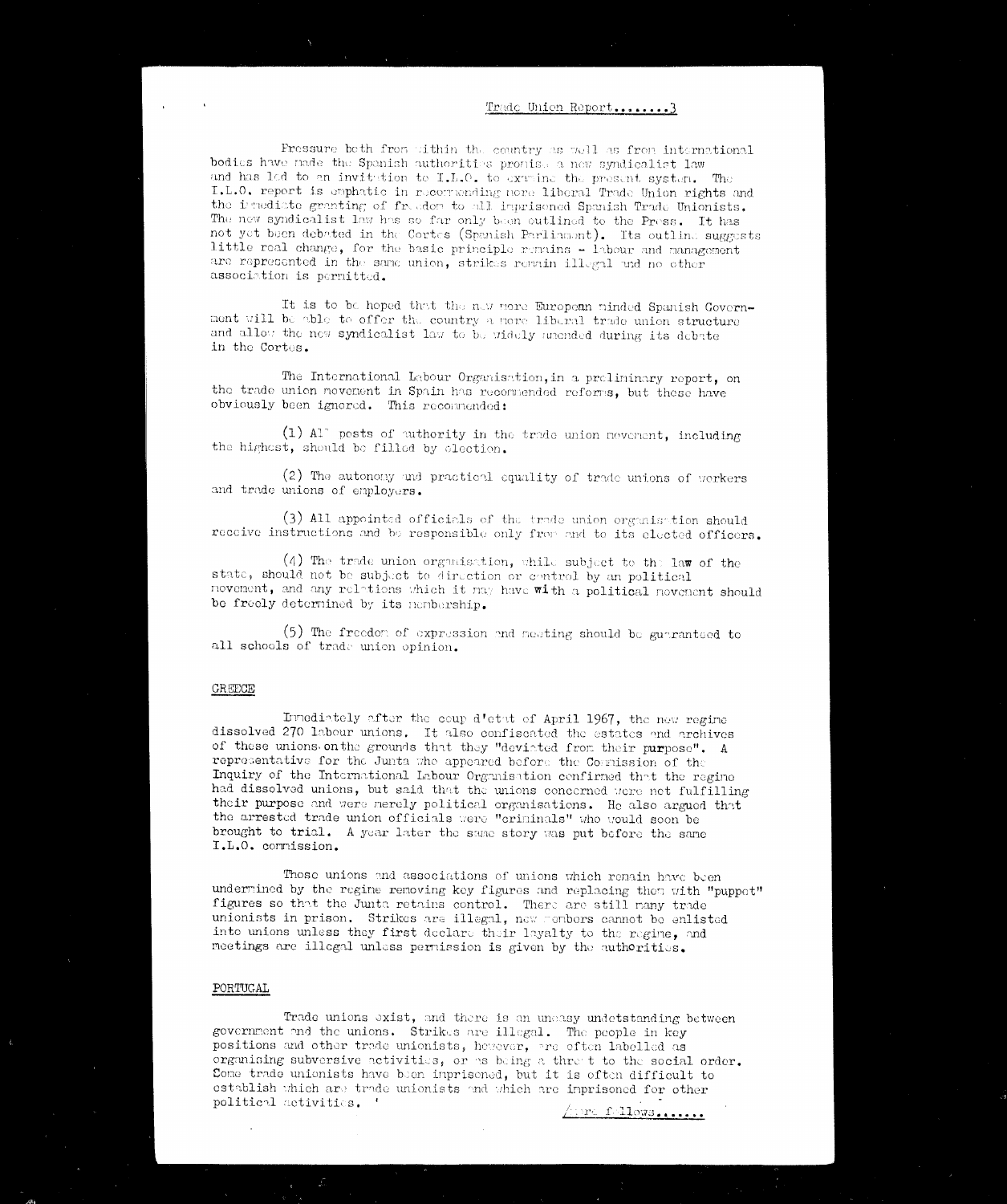## 

There are about 90 political prisoners altogether, and same of these are undeubtedly trade unionists, cenvicted of corrying out activities which would be considered as normal in Britain and some other countri s. (See Manuel Mendes Colha in case histories).

#### $U$ .  $S$ .  $S$ .  $R$ .

Trode Unions in Russia (xist, but in practice are nore workers associations thich earl for the eralitions of work as outside working. hours. They are responsible for leisure inter st, social life, childrens' nurseries, cultural activities, but are also required to present "political obligations". This wans that they are the "transmission bult" shich takes party politics to the surkers on the footory floor. They are always passing resolutions condemning action - i.e. by Comunist China etc. - which is outside the official purty line.

Lenin was grainet trude unions from the very beginning, but saw then as useful as in a political "educational" role. Mest Seviet politicians came to the conclusion that trade usions could not be other than government controlled in a Comunist society. This 10d, over the years, to any kind of power being taken any from trade unions which would anable them to take industrial action.

There have been some ixerples of that can happen then trade unionists step outside the accepted rules and definitions of trade unions. The Russian writers, nature of the Writers' Union, were imprisoned for publishing their works abroad against the union rules. In Kiev a Russian worker who agitated because he thought the union was not looking after his interests was arrested.

This quote from a Seviet norspap r show her little freeden of

action there is:

"The Soviet trade unions are honour bly corrying out the tosks placed upon then by the party and will continue to be its reliable support, active assistants and faithful executives of the policy of the party, rulitant organisors of the nasses, in the struggle for the implementation of the party programme and the historic ducisions of the 23rd  $C.F.S.U.$ Congress for the great cause of building up the communist society in our country."

#### SOUTH AF RICA

In general the trade union novement in South America are not strong organisations. In nost countries there is a constant battle betwen governments and trade unionists when tish to found unions other than these recognised and controlled by the authorities.



The official "trade unions" are government controlled. There are constant attempts to found  $n$  : trade unions outside government centrol, but these are squashed. There are trade unionists in prison as a result.

#### ARGEWTINA

There is repression of strikes and denonstrations, with  $v$ ielent clashes between the police and the denonstrators. There are at least one hundred trade union leaders in prison for their activities. The most well-known is Rainundo Ongaro. He is head of the most militant trade union. \*He was arrested in June for "his own protection" after the leader of a rival trade union was murdered. He is still in prison, and there has been no trial, or even charges levelled. /nore follows......

\*Since this report has gone to prose, Raimundo Ongaro has been released.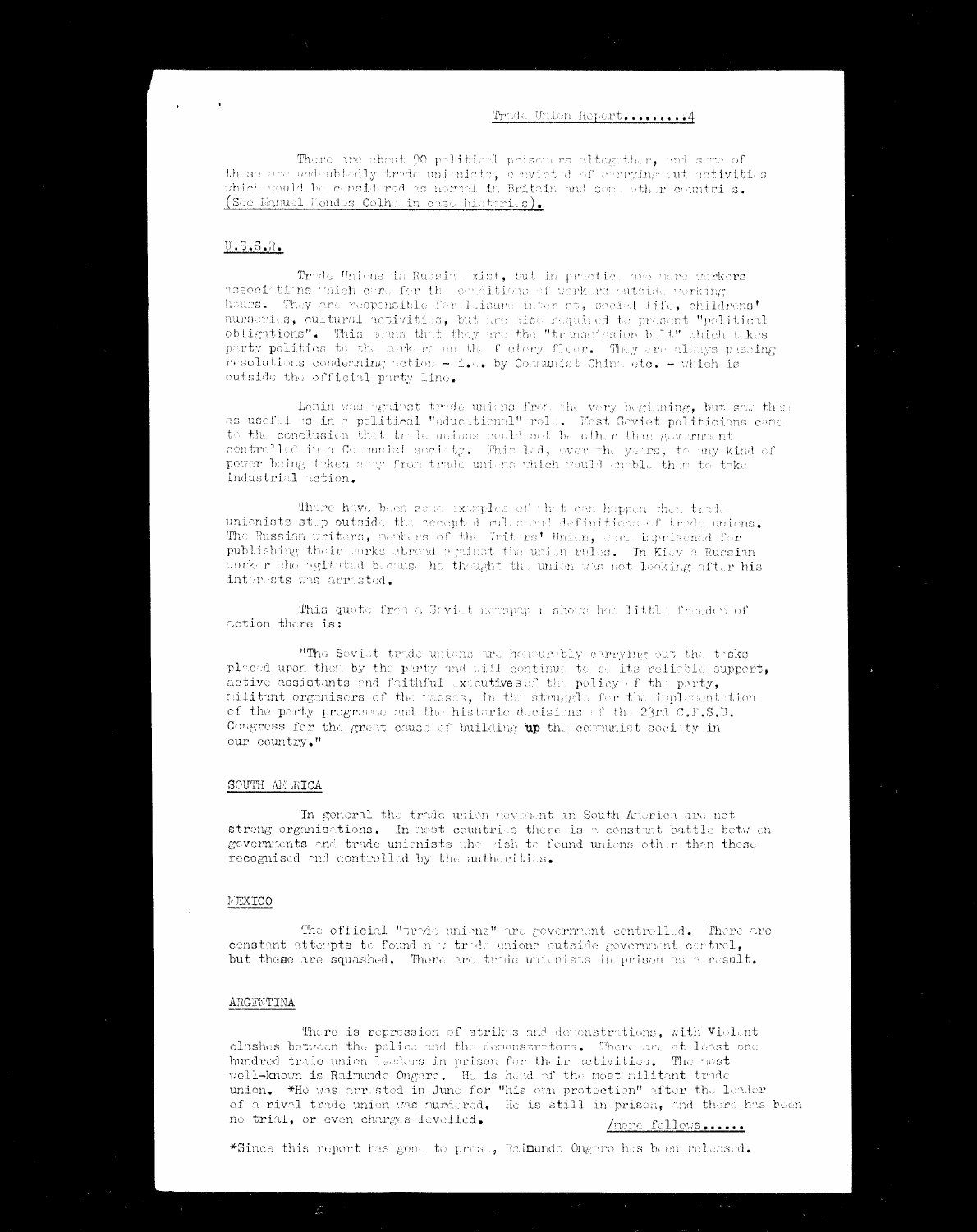### True Union Report..........5

#### **BRAZIL**

There are trade unionists in prison in Brazil, and sea have been adopted by Amenty International. Some trade unionists have been given very heavy sentences indeed. Strikes and "unefficial" trade unions are illegal. Clodenit Rieni, a leating trade unionist, we sentenced to 17 years in prison for overnising a strike. In the appeal court this was reduced to 7 years which he is still serving. The sentence was for a strike which would sawn totally justified classhere. Another trade unionist, Intis Tenerio de Litr. reclived a surtance of 20 years just for engulising a strike.

Workers with grievine s and who devonstrate are not treated well. Teachers are often not paid for languarieds. Aft r one delay of seven ronths, primary school some techers staged a silent and orderly denonstration gainst this delay. They were broken-up by ferce backed with the gas.

#### FAR EAST

Many of the countrius are still largely agriculturally based coonomically, and this mans that there is not as much trade union activity as in other areas of the world. India, thich is much nore industrialised than oth r countries in the area, has a trade union pattern as we sould expect to find it in the Lat. There we, he saver, black spots.

#### **INDON'SIA**

Theusands of trade unitative are imprisoned at the normint. This is as the result of the 1965 coup. The unions were said to be left-wing c ntrolled, and the new regime in ediately squashed all activity. Some trade unionists were killed in the early duys of the regime. Others whe were actively engaged in trade union work are still in prison. However, there are reports th t "noderate" trade unionists are just becaing active  $argain_{\bullet}$ 

#### PAKISTAN

Trule unionists are having difficulty sith the military regime. Sono are inprisoned. Strikes are, again, illegal.

#### NEPAL

It is known that dezens of trude union officials are imprisoned.



At any one time there are a number of trade unionists detained in a nurber of different countries. This is because way new, independent states have not worked out a role for independent trade unions. Som, in fact, try to centrel trade unions in such a way that independent trade unions canne to be a reality. As a result there are conflicts.

Some trade unions are identified with one political party, and this neans that changes in government bear directly on the trade union situation. Trade unionists are in prison equally in left and right wing countries.

A particular problem of rest African countries is that trade unions represent only pout  $3\%$  of the population, since only poput  $5\%$  are nerkers in the normal sense of the word. For this reason, trude unioni ts are often regurded as a pressure group.

nord follows....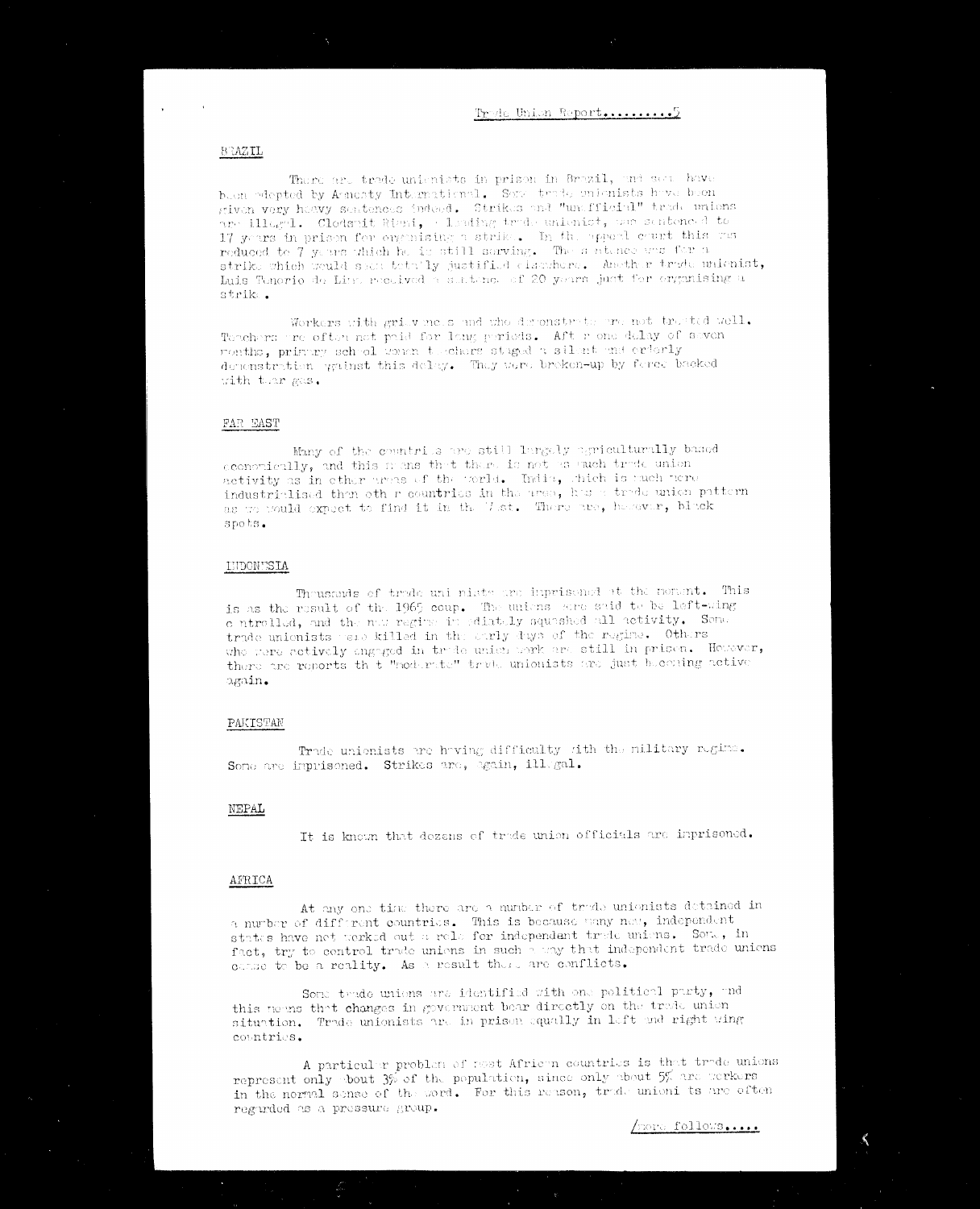## Trule Union Report.............6

in geh

## TANZANIA

 $\mathcal{O}(\mathcal{N})$ 

Tunzanie is an examle of this problem. After independence, the unions, which had been clearly linked with the political party which achieved independance, preaptly asked for higher usges and higher "Maricanisation" of industry. The government considered this teach in conflict with the needs of the sider population.

Trade unionofficials were are sted and kept in detention until the tredo unions had been reorganised to become also the part of the official administration. Now, however, the labour povement is again striving to become en independent ergenisation. The rest preminent trade unionist in the country was detained in October 1969 on the grounds of "plotting against the government!.

## UGANDA

In Uganda the government tried to take over the trade union nevenent in much the same way us in Tunzenia, but failed. The trade union novenent is thus still independent.

#### **GHANA**

In Ghana after the fall of Nkrumh a law was passed making it illogal to strike. The punishment was the douth penalty. In fact, this was never used.

#### KENYA.

The trade union neveriont and inclined to support the opposition party. Several trade unionists have been detained, but all but one have been released. However, a trade unionist released earlier this year has been redetained.

## **GABON**

 $\sim 3k_{\rm max}$ 

The two leading trade unionists in the country were "framed". However, finally no evidence could be found to support the charges. One nan was released, the other is still being detained. Here there is a conflict between unions and the government policy.

#### SOUTH AFRICA

Only 13 per cent of all South Africa's workers are organised in trade unions; of this 13 per cont only 0.3 percent are Africans; and African workers are denied full trade union rights or the right to strike.

Yet Africar constitute over 60 p r cent of the labour force in the main sectors of employment. In the mining industry, 90 per cent of the Workers are Africans: in the 19 main industrial groups it is in enly one, the Printing trade, in which white workers constitute a majority - just

over half.

Before the Mationalist Party came to power in 1948, its declared ain was to take control of the trade union nevenent which it accused of being "alien" to Afrikanerden, international and liberal in outlook, a threat to apartheid in that nany unions had nonbers of all races. I rediately after 1948 it took measures to destroy wilitant trade unionism, and enforce racial separation within the individual unions.

The Suppression of Communism Act of 1950 empowered the Minister to order the renoval from his post of any trade union official when he (the Minister) deemed to be a communist. By 1956, 75 leading trade unionists had been ordered to resign. The included post of these in unions with mixed nemberships  $-1$ . Then bers of all races.

/nore follows.....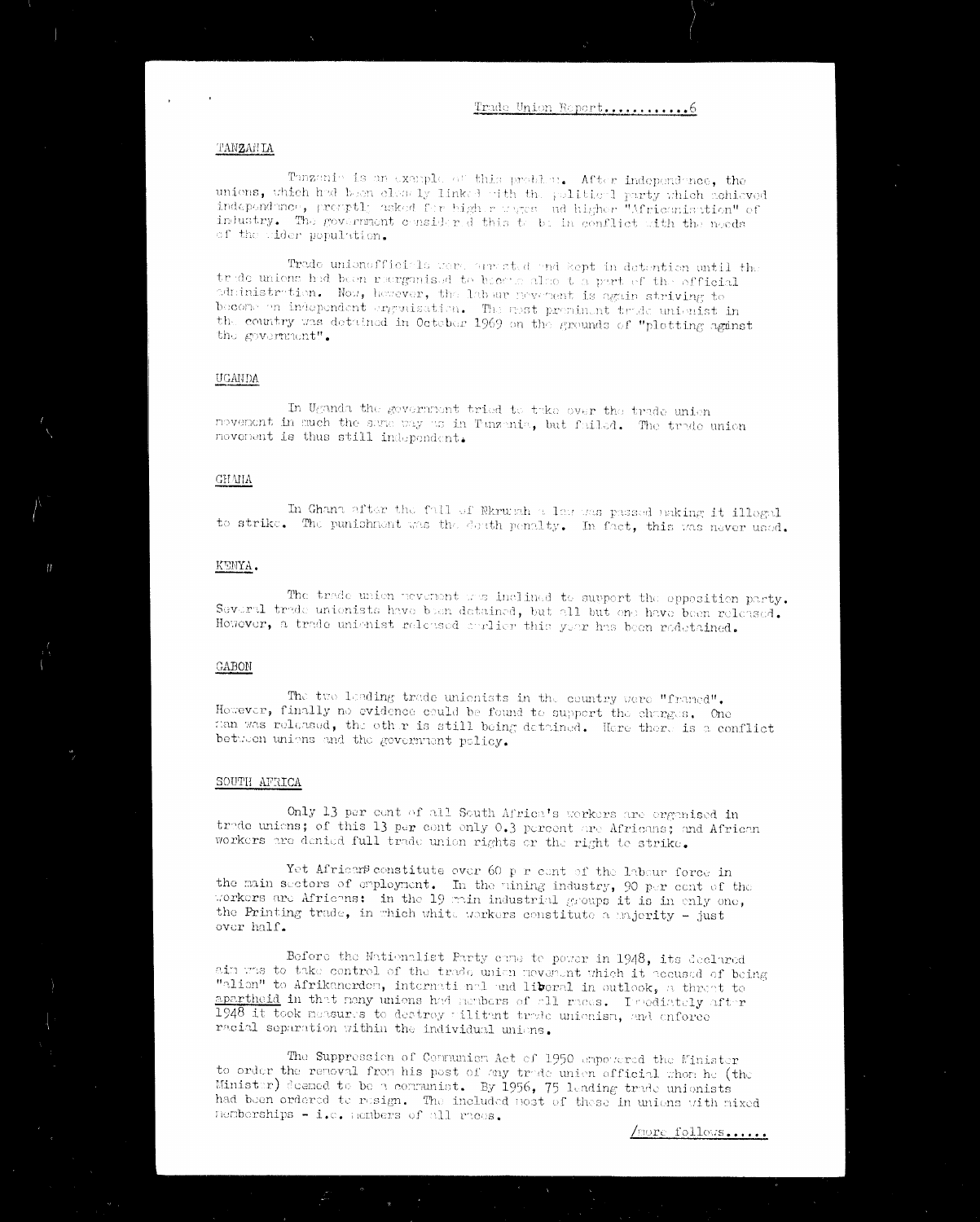## Trulo Union Report.......7

The Industrial Conciliation Act of 1956 prohibited a union from obtaining registration unless it a parated its and rship on recial divisions. Only register dunions have the right to estimative bereining through Industrial Councils and Conciliation Boords. To further maken the industrial power of African, Columned and Asian reckans, a system of job reservation was introduced. The Hinist ranged ealso that any job, are my industry be reserved for prkers of a particular me... In practice this neans reserving the higher paid, nore skilled employment for Thites and foreing Africans to accept unskilled, ocasionally semi-skilled, lev paid employment.

We African trust union may be granted registration, and pressure

is put on enployers not te recognise them. The surges of African sorkers are laid down by the Government itself, or by Thite workers and employers on Industrial Councils on which Afrieths have no representation, Strikes of any kind by any African sorkers are prohibited, sith heavy penalties (up to 5) yeurs imprisonment) for my sho do so.

In 1967 the South African Confederation of Labour thich has never accepted affiliation from unions other than all White ones claimed to represent 190,000 perbers: the Trode Union Council of Trade Unions, TUCSA, represented 166,881, and in 1969 it resolved to exclude African unions from affilistion. It has no right to claim that it represents the workers of South Africa.

Only the South African Con ress of Trade Unions, (SACTU) has consistently opened its membership to workers of all reces, and censistently fought for the interests of African, Coleared and Asian workers. Since its inception in 1955, it has consistently been parsecuted by the Security Police: its neetings intermyted, its neabors detained under the 90 day and 180 day laws, its leaders banned. We seemer dees an official become elected than he, or she, is sorved with a banning order and has to resign. 27 officials have been banned, and soot of the 150 trade union officials

banned up to 1966 were nembers of SACTU. Banning is by administrative action: there is no appoal.

SACTU aligned its 1f with the Congress povenent, the African National Congress and its sister erganisations, new proseribed. Very many of these now serving prison sentences were active in both their political and trade union organizations. Many of those adopted by Armesty groups were trade union members.

#### CASE HISTORIES

## PORTUGAL

Manuel Mendes Colhe, 33-year-old worker arrested in October 1965. His trial took place on 24th February, 1966 in the Plenarie Criminal da Boa Hora. The charge was acubership of communist party and "subversive activities" specified as taking part in secret meetings, distributing pamphlets inviting to strike unong marble werkers, gathering funds for the strike. He was sentenced to 3 years and security measures.

At the trial the public prosecutor claimed that the nine accused took part in secret metings, paid money into a cornon strike fund, received and distributed pamphlets weng marble werkers which were subversive and invited to strikes. They also belon ed to the Portuguese Comunist Party, which is illegal. It was said in the trial that Mendes Colhe joined the corrunist party in 1958, and that he lived in hiding since 1959. As an official of the part he directed the strucutters' strike of 19th May, 1965, and also distributed mney arong the workers to enable them to continue the strike as long as possible. The strike lasted for 12 days. He also wrete and distributed pamphlets considered subversive anong the public and the workers in the small town of Pere Pinheire, there the Lisbon branch of the Sindicato Macional dos Operarios de Industrio de Marmeres e Cantarias (Trude Union of Jorkers in the Uarble Industry and the Quarries) has its  $size.$ nore follows....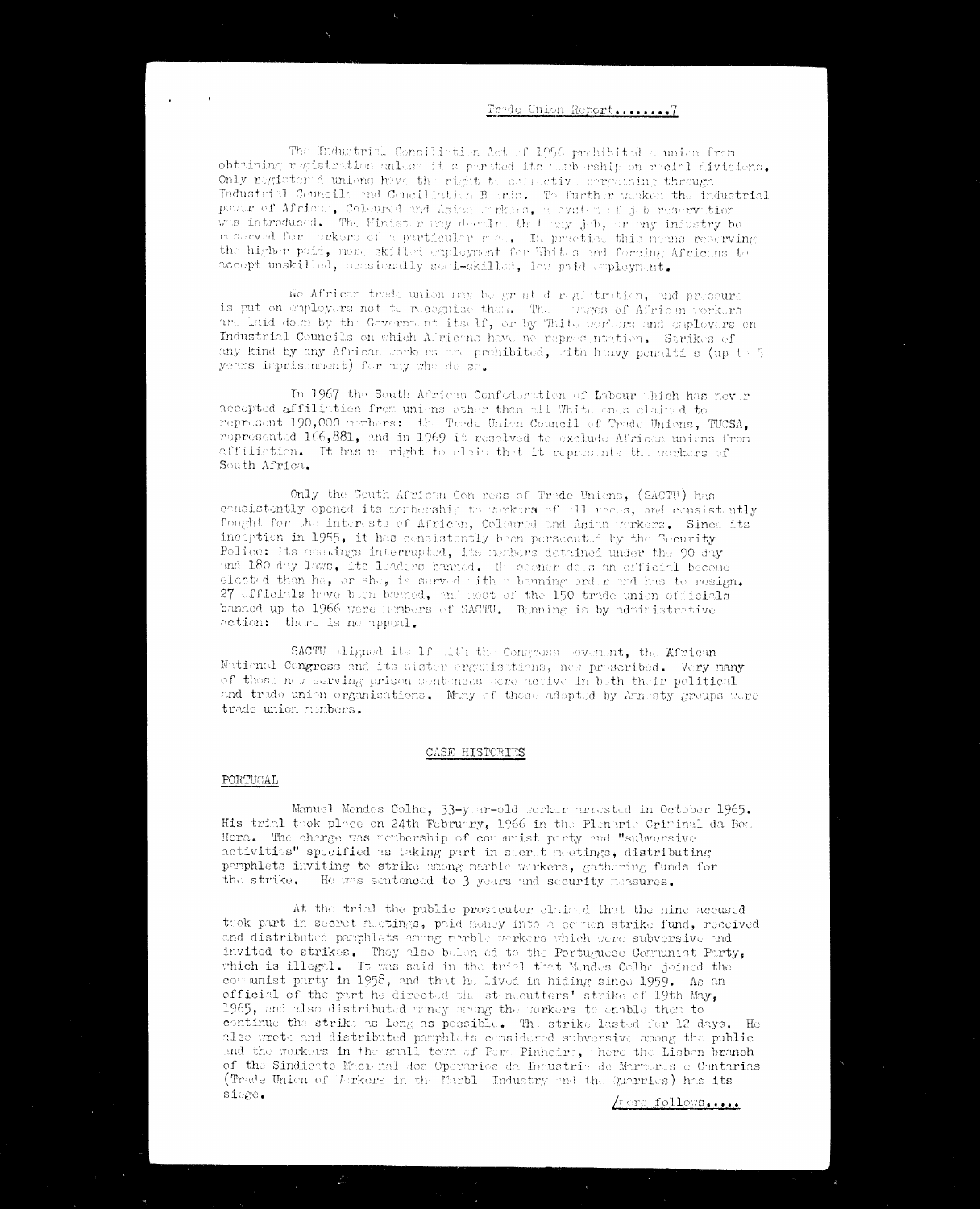## Trylo Uni n Report.........8

According to information from the prisoner's brother, he was sentenced to 3 years' inprimement and "security a asures". "Security measures" are a legal prevision which are imposed 20 years ago by Decree Law 37 447 and are applied to the mejority of the prisonanc. As they enable the sentence to be prolonged by decision of the political police, FIDE, for 6 senths to 3 years for m unlimited number of times, the length of inprisonment has no upper limit. Most prisoners, however, serve only one period of Security Messures. The Security Messures have been strongly criticised by Portuguese lawyers and wen in Portuguese gave mucht circles.

KEMYA

Patrick Peter Coke was arrested on August 4th, 1966, under the Preservation of Public Security Act and has been detained without trial ever since. This law gives the President powers to detain without trial, restrict movement, impose censership, prohibit mectings, ban secieties, etc. It was passed in June 1966 and was followed by the arrest of numbers of Kenya Peoples Party (KPU) supperters, areng then mest of the Kenyan trade union 1 where. Of these arrested in 1966 enly two new remain in detention and Ooko is the only trade unionist.

A single wen in his late tuenties Ooke wa, before his arrest, secretary-general of the East African Common Services African Union (the civil servents union in Tenzenie, Ugenda and Konya) and was considered on of the ublest trode unionists in Konya. He was a support reaf-Ogings Odings, the Opposition leading and organising secretary of the Nairobi branch of the KPU.

The Central Organization of Trade Unions in Kenya (COTU), formed to co-ordinate the activities of 11 trade unions, was continually term by disagreement between the Testern-oriented and left-wing groups. In the autumn of 1965 those trade union leaders the supported the KPU broke anay to form a now body, the Ke ya Workers Congress. This, the government alleged, was a focus for political rather than trode union retivity and accused it of receiving money from Odingt for political ends. A number of strikes, said by the government to be politically motivated, took place. The arrest of tride union leaders involved in these strikes appears to have been an attempt to break the KPU domination of cortain unions.

Ooke does not seen to have been invalved in any unti-government conspiracy, nor to have had any association tith violence. He was the only one, of the trade union leaders arrested to attempt to challenge the legality of his detention by bringing on action against the Kenyan government in the first half of 1967. He appeared in a lover caur, his plue was dismissed and no appeal to a higher authority allowed. The gevernment alleged that Ooko had received nemey from foreign sources and used this for political purposes in the trade union novement. No specific evidence was produced to substantiate either of these two charges and in any case there is no law in Kenya prohibiting noney from oversens, wither for personal or erganisational purposes, being received. (The official Ke ya trude union movement and nany of its leaders have often received wrapy from abroad which was used for the movement).

SPAIN

Marceline Conach: Abad is 52, surried, and the father of two teenage children. He is a leader of the indigenous illegal trade union movement, Comisiones Obreras, which he helped to found in 1964. Sr. Ca acho worked in the Emprest Motor Iberict in Madrid and has been imprisoned continuously since lst March, 1967, first serving a one year sentence, then being held without trial while a hearing for "centerpt of court" is outstanding.



 $\mathcal{R}^{\text{max}}_{\text{max}}$  . The  $\mathcal{R}^{\text{max}}_{\text{max}}$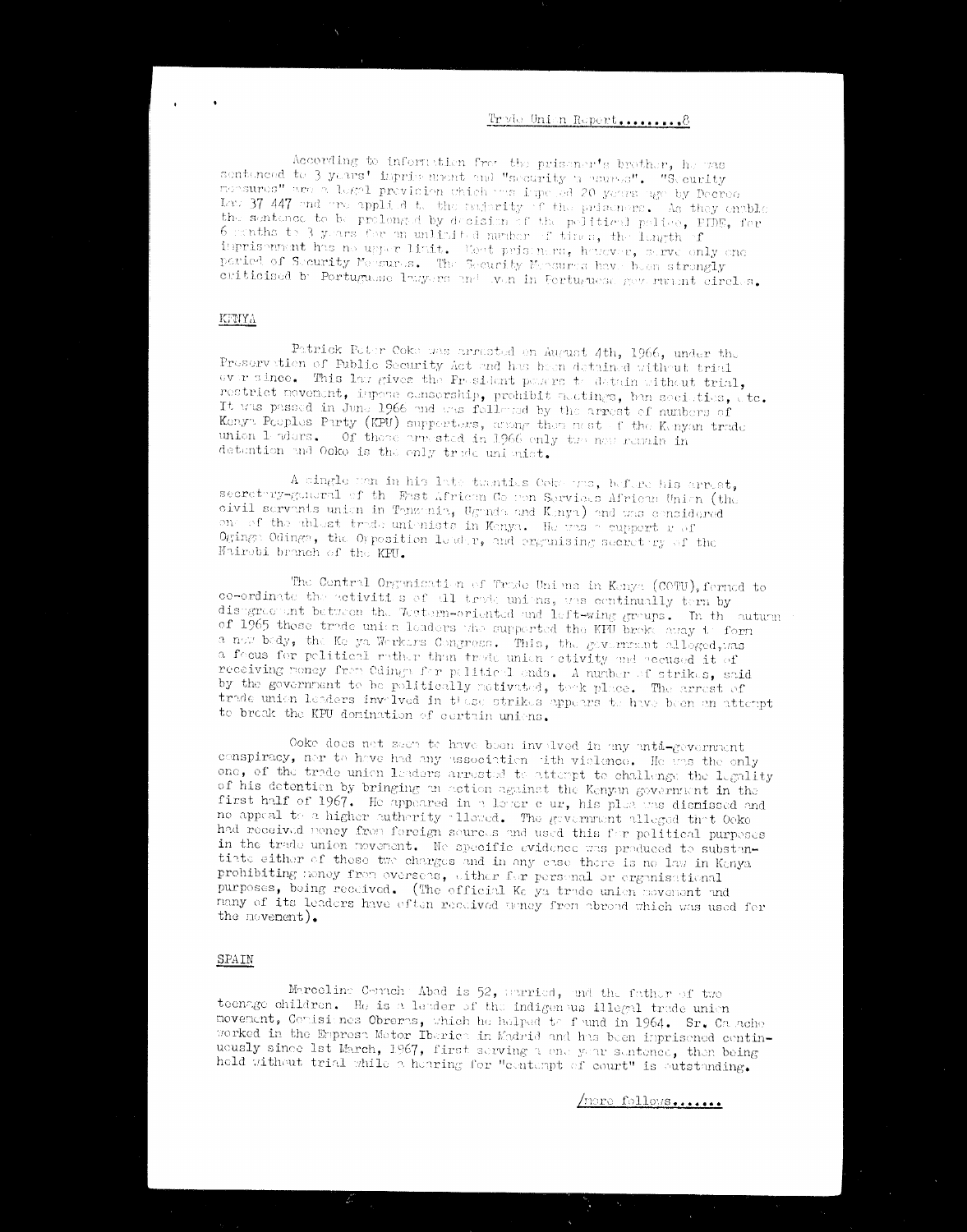## Trule Union Report........?

On January 27th, 1967, the markers of several factories in Eachtid stoged a public, paceful protect eminet los vinime vas a out spirulling pries. They had planed to wak quistly how from the east their war transport rather than the factory-run buses. This ferm of pretest was chosen not anly because it was perceful for af protest but because it was thought that it wuld not be interpreted as constituting the broch of the law terad "illegal deractration" ad boam. It had been used proviously without incident.

Hever, in 27th January, the police charged the rankers, despite the fact that everything was developing pacifically.

Alth ugh Merceline Couch at yed at home through ut then events he was detained the following day show he sant to make inquiries ob ut detained workers in order to gether information for a potition officially authorised and countssiened by the Jurido y Enland (an efficial bedy in Spanish union structures). The ugh well-known  $t$  the police, Couche was arrested for identification, apparently no mention being rede of the time of his acrest of the events of the previous day.

Provisionally related, Carech are fined 50,000 pasetes for his supposed part in the Jenuary 27 avents. In Esbruary he are ardered to stand trial charged http "illegal des notration" and accused of figuring as the head of a group of a rkers on January 27. On Narch 1<sup>6</sup>t ho was consitted to Carabunchel Prison. On 2nd April 1968,  $C =$  obverted that the Public Order Tribunal in Madrid and, in one of the set dramatic sessions in the history of that eart, he was expelled from his an trial. During the trial he exploded into a vecific and plan to be thind for stacthing he had countted, whereup n he w s expelled free, c urt. While being led off he shouted: "Dem with Spec al Courts, this is a Dicketership that is sinking  $-$  lang live liberty". The public crossed interth what term spentomentsly jeined in sh uts of "liberted". The judge returned the court to be cleared, except

of the press, and declared a second. At the resumption of the trial, with both public and press barred, Catch was senteneed to the year's imprisonment for his alloged part in the events of 27th January. It was not taken into consideration that he had already corved 14 waths araiting trial.

Canneh was let recharged with earts for the ster shich a further ter of five y ars' imprisonment was dearded. His lawer challenged the competence of the court to try Coroch on the grounds that his accusars could not be his judges. Carache is still arriting trial, fecing a possibe five years' extension of his imprisonant.

#### MEXICO

and a structure

Demotric Valleje Martinem was the General Secretary of the Union of Ruilwy Workers of Nexico. He was urasted in March 1959 for having organised a strike in protest against the Moxiem practice. I foreing 1 dour uni ne to be mere branches of the Novelution by Institutional Party  $(\Gamma, \Gamma, \Gamma)$ . The strike was proneted by the National Union of Railway Workers and agreed upon by the workers' ussemblies.

In vieletion of the Mexican Constitution which states that everyone must be tried within a year of his arrest, Denotria Vallej. was not tried until Morch 1962. He was then sentenced to 16 years imprison ont.

As his ideas have not changed he has been denied parole. At the time of the mass demnstrations last year in Mexic. City, he went on a hunger strike to protest guinst the denial of parale. He ended it when he was premised that he wald seen be released if he stopped the strike. Then he waited, but his freedst never cale.

During his 10 years in prison Deastric Vallej has been on several long hunger strikes which have seriously affected his health. Although he made it plain early t is year that he was on a hunger strike protesting on behalf of a just cause and that he hideelf is the neah and decide whether to live or die, he was being tied dam in erder to force-feed him. The doctors attending him say that he any die at any ment because of the 'n pre f: 11ous, ... seri usness of his condition.